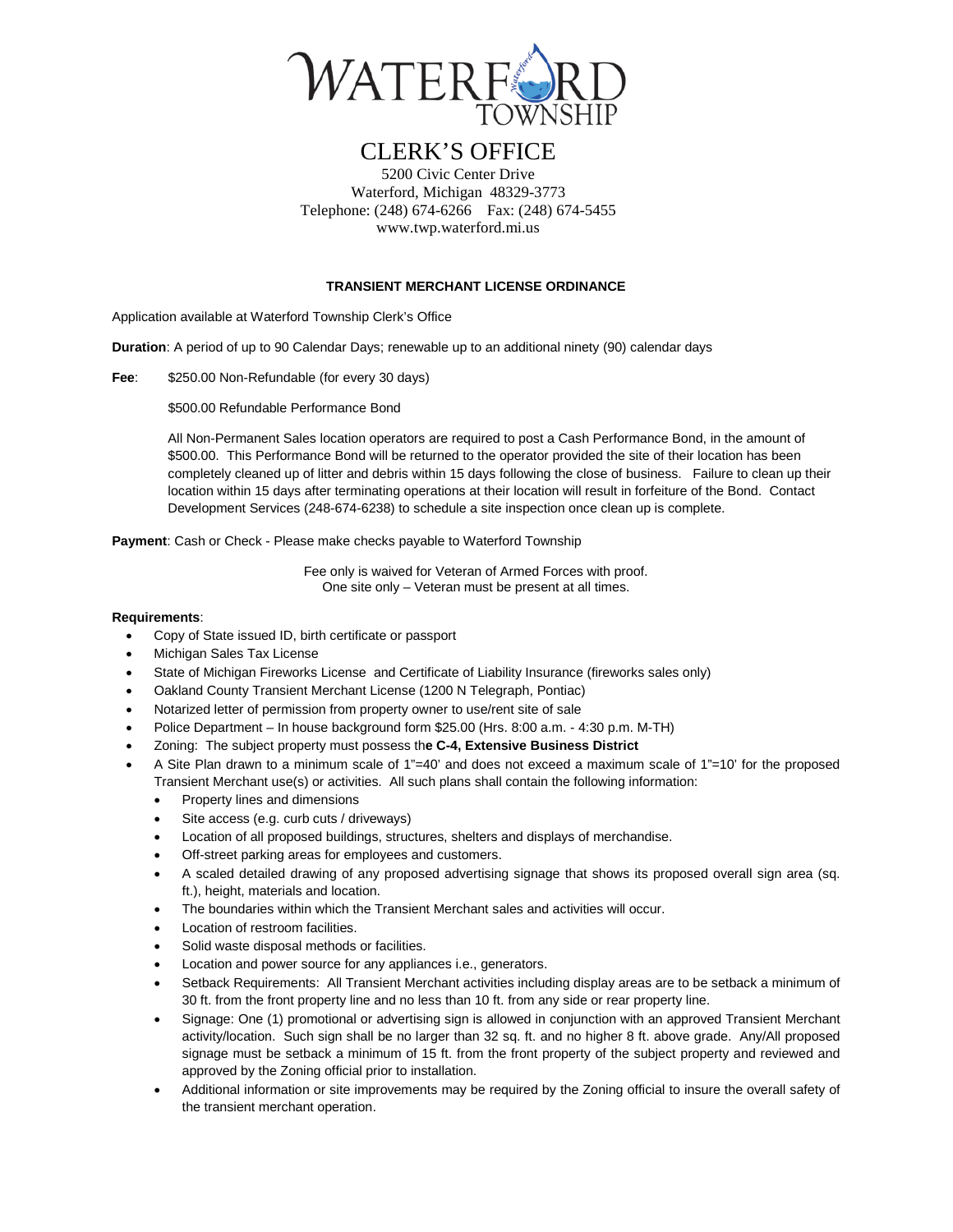

## **CHARTER TOWNSHIP OF WATERFORD CLERK'S OFFICE**

5200 Civic Center Dr. . Waterford, MI 48329 Phone 248-674-6266 • Fax 248-674-5455 Web Page www.waterfordmi.gov

## **TRANSIENT MERCHANT APPLICATION**

| <b>CLERK'S USE ONLY</b>             |                    |                                                                   |  |  |
|-------------------------------------|--------------------|-------------------------------------------------------------------|--|--|
| Date Received: <b>Example 2019</b>  |                    |                                                                   |  |  |
|                                     |                    |                                                                   |  |  |
|                                     |                    | Response from Police: Response from DPW: Response from Treasurer: |  |  |
| Response from Planning: ___________ | Response from Bldg | Response from Fire                                                |  |  |

### 1. Proposed Location of Transient Business

| <b>NAME OF BUSINESS</b> |                    | ZONING |
|-------------------------|--------------------|--------|
| <b>ADDRESS</b>          | <b>CROSS ROADS</b> |        |

### 2. Days of the Week, Dates and Hours of Operation

| <b>DATES</b>              | DAYS OF THE WEEK           |
|---------------------------|----------------------------|
| <b>HOURS OF OPERATION</b> | NUMBER OF CONSECUTIVE DAYS |

### 3. Applicant Information

| <b>NAME</b>                                              |  | PHONE NUMBERS                  |                       |                       |
|----------------------------------------------------------|--|--------------------------------|-----------------------|-----------------------|
| <b>ADDRESS</b>                                           |  | <b>CITY</b>                    | <b>STATE</b>          | ZIP CODE              |
| LIST 2 PREVIOUS ADDRESSES-ADDRESS 1                      |  |                                | YEARS AT THIS ADDRESS |                       |
| LIST 2 PREVIOUS ADDRESSES-ADDRESS 2                      |  |                                |                       | YEARS AT THIS ADDRESS |
| HEIGHT<br><b>DATE OF BIRTH</b><br>SOCIAL SECURITY NUMBER |  | <b>GENDER (MALE OR FEMALE)</b> |                       |                       |
| <b>EMAIL ADDRESS</b>                                     |  |                                |                       |                       |

- 4. **Attach** separate written proof of your age (i.e. copy of Driver's License, Birth Certificate or sworn affidavit)
- 5. **Attach** a copy of a valid Sales Tax License issued by the State of Michigan for your business
- 6. **Attach** a copy of State of Michigan Fireworks License & Certificate of Liability Ins. (fireworks sales only)
- 7. **Attach** a copy of a valid Transient Merchant License issued by Oakland County for your business.
- 8. **Attach** written evidence of a deed, land contract, lease or license agreement, **signed and notarized** which substantiates your permission to operate a transient merchant business at the location at which your business will be located; which instrument specifies the days, dates and hours for which such authorization has been granted, and the purpose for which such authorization has been granted.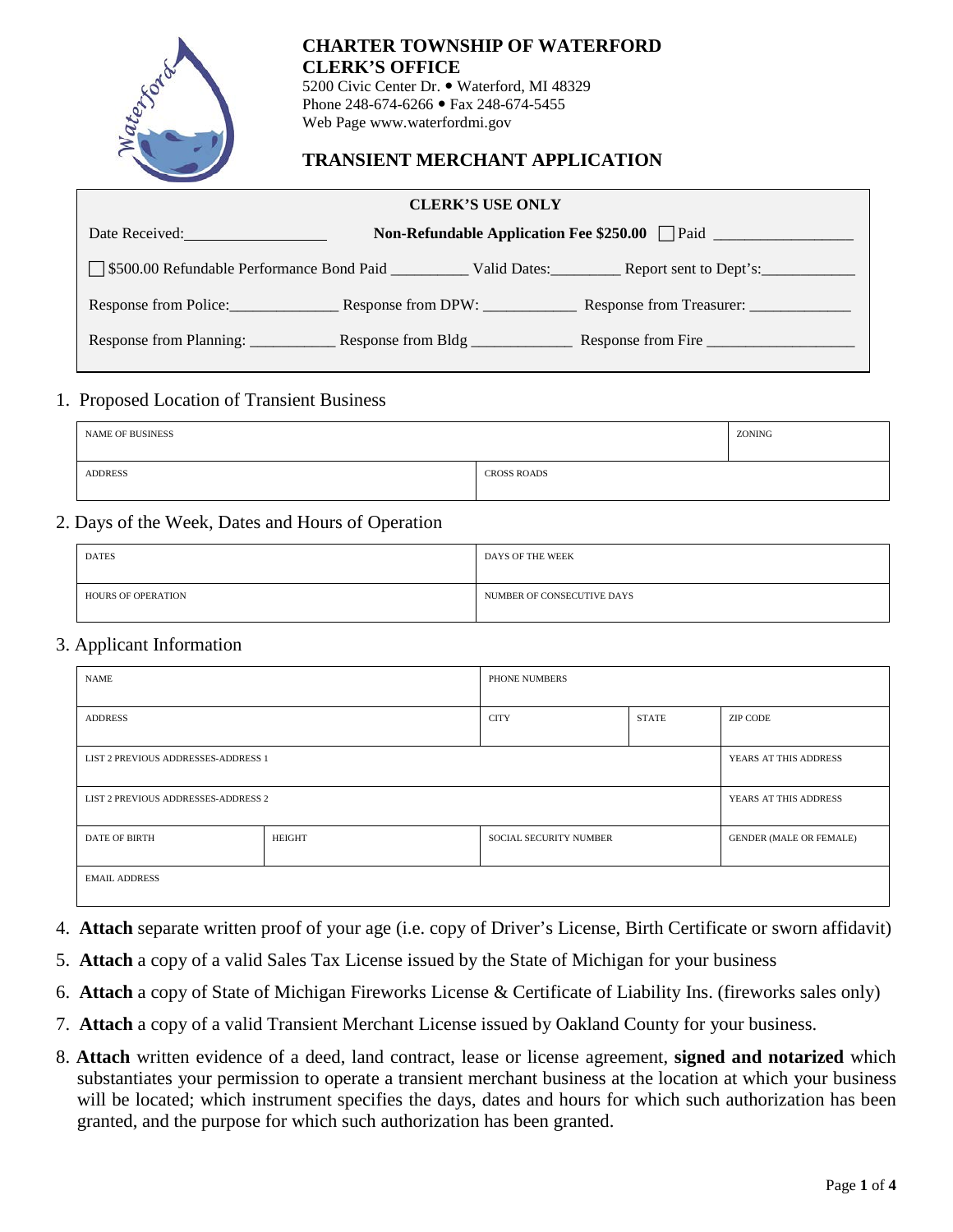- 9. **Attach** a Site Plan drawn to a minimum scale of 1"=40' and does not exceed a maximum scale of 1"=10' for the proposed Transient Merchant use(s) or activities. All such plans shall contain the following information:
	- Property lines and dimensions
	- Site access (e.g. curb cuts / driveways)
	- Location of all proposed buildings, structures, shelters and displays of merchandise.
	- Off-street parking areas for employees and customers.
	- A scaled detailed drawing of any proposed advertising signage that shows its proposed overall sign area (sq. ft.), height, materials and location.
	- The boundaries within which the Transient Merchant sales and activities will occur.
	- Location of restroom facilities.
	- Solid waste disposal methods or facilities.
	- Location and power source for any appliances i.e., generators.
	- Zoning: For any proposed Transient Merchant activity the subject property must possess the C-4, Extensive Business District zoning classification.
	- Setback Requirements: All Transient Merchant activities including display areas are to be setback a minimum of 30 ft. from the front property line and no less than 10 ft. from any side or rear property line.
	- Signage: One (1) promotional or advertising sign is allowed in conjunction with an approved Transient Merchant activity/location. Such sign shall be no larger than 32 sq. ft. and no higher 8 ft. above grade. Any/All proposed signage must be setback a minimum of 15 ft. from the front property of the subject property and reviewed and approved by the Zoning official prior to installation.
	- Additional information or site improvements may be required by the Zoning official to insure the overall safety of the transient merchant operation.
- 10. **Attach**, or upon receipt supplement this application with, written certification of approval from the Waterford Township Police Department for your transient merchant business.
- 11. **Identify** all places of business in the last twelve (12) months, whether you were licensed as a transient merchant at which you engaged in any retail sales of goods, services, wares or merchandise, including the location and duration of such business activities, and whether you were an employee or an owner thereof:

12. **Identify** and describe all of the following (attach additional sheets if needed):

a) the nature, character and quality of the goods, services, wares and merchandise that you intend to sell or offer for sale at the proposed transient merchant location

b) the invoice value and quantity of such goods, services, wares and merchandise

c) whether the same are proposed to be served from stock in possession, by sample, at auction, by direct sale or by taking orders for future delivery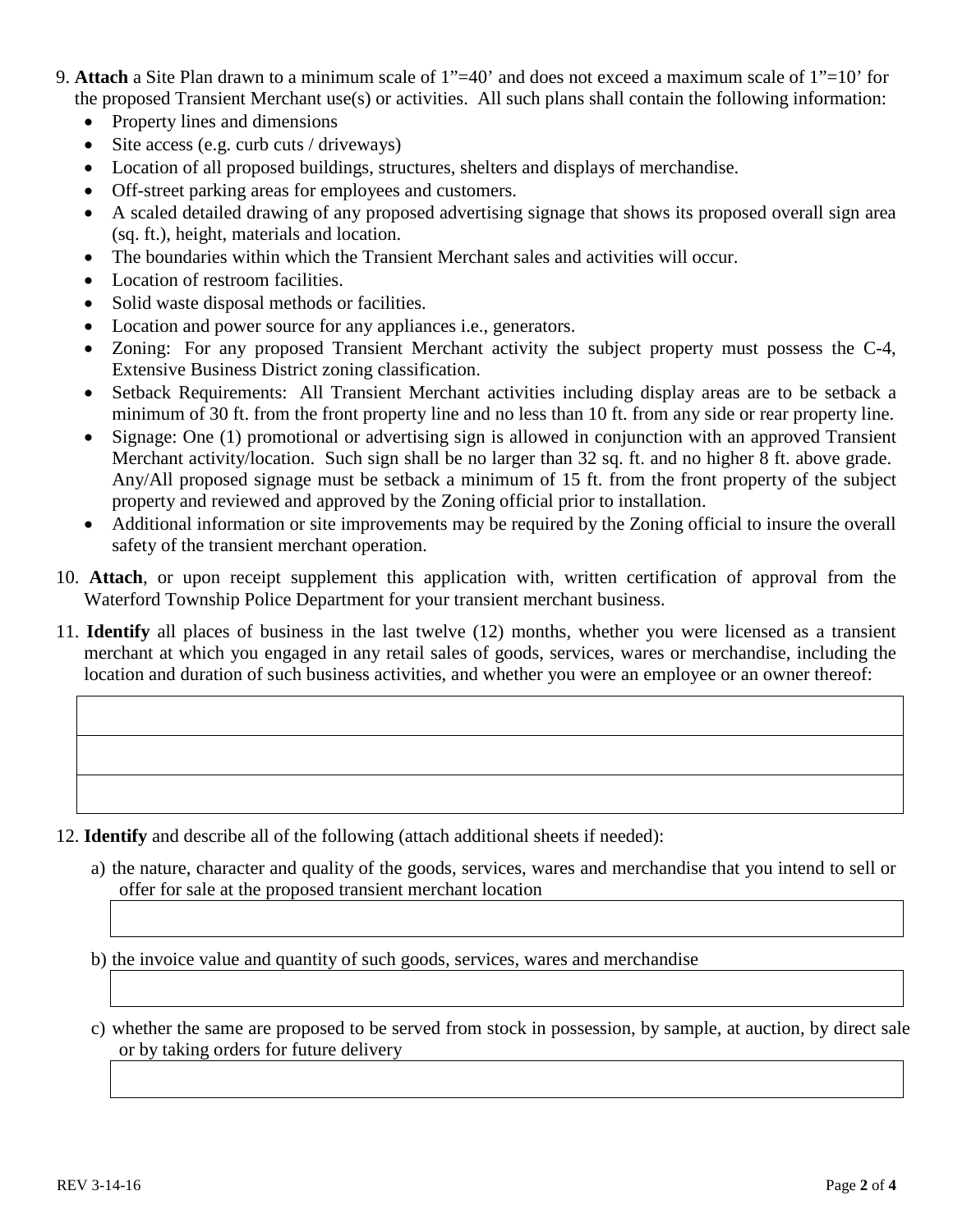- d) where the goods, services, wares and merchandise proposed to be sold are manufactured or produced
- e) where such goods, wares merchandise and products are located at the time this application is being filled out
- 13. **Briefly state** the nature and character of the advertising done or proposed to be done in order to attract customers to your proposed transient merchant business activity.

14. **Identify** the name and address of the person or entity for whose benefit the business will be carried on, if any:

| <b>NAME</b> |             |              | STATE OF INCORPORATION |
|-------------|-------------|--------------|------------------------|
| ADDRESS     | <b>CITY</b> | <b>STATE</b> | ZIP CODE               |

15. **Identify** the person or persons designated as the manager or supervisor of the proposed transient merchant business during the time that it is proposed to be carried on in Waterford Township (attach additional sheet if needed):

| <b>NAME</b>          |               | JOB TITLE (MANAGER, AGENT, ETC.) |       |                                |
|----------------------|---------------|----------------------------------|-------|--------------------------------|
| PERMANENT ADDRESS    |               | <b>CITY</b>                      | STATE | ZIP CODE                       |
| <b>LOCAL ADDRESS</b> |               |                                  |       |                                |
| DATE OF BIRTH        | <b>HEIGHT</b> | <b>SOCIAL SECURITY NUMBER</b>    |       | <b>GENDER (MALE OR FEMALE)</b> |

16. **Identify** all persons to be engaged as employees or otherwise in transient merchant sales activities at the proposed location (attach additional sheet if needed):

| <b>NAME</b>       | DATE OF BIRTH | PHONE NUMBER |          |
|-------------------|---------------|--------------|----------|
| PERMANENT ADDRESS | <b>CITY</b>   | <b>STATE</b> | ZIP CODE |

17. **Identify** all persons owning the property at which you intend to conduct transient merchant sales. Attach a separate sheet if more than one.

| NAME           |             | PHONE NUMBER |          |
|----------------|-------------|--------------|----------|
| <b>ADDRESS</b> | <b>CITY</b> | <b>STATE</b> | ZIP CODE |